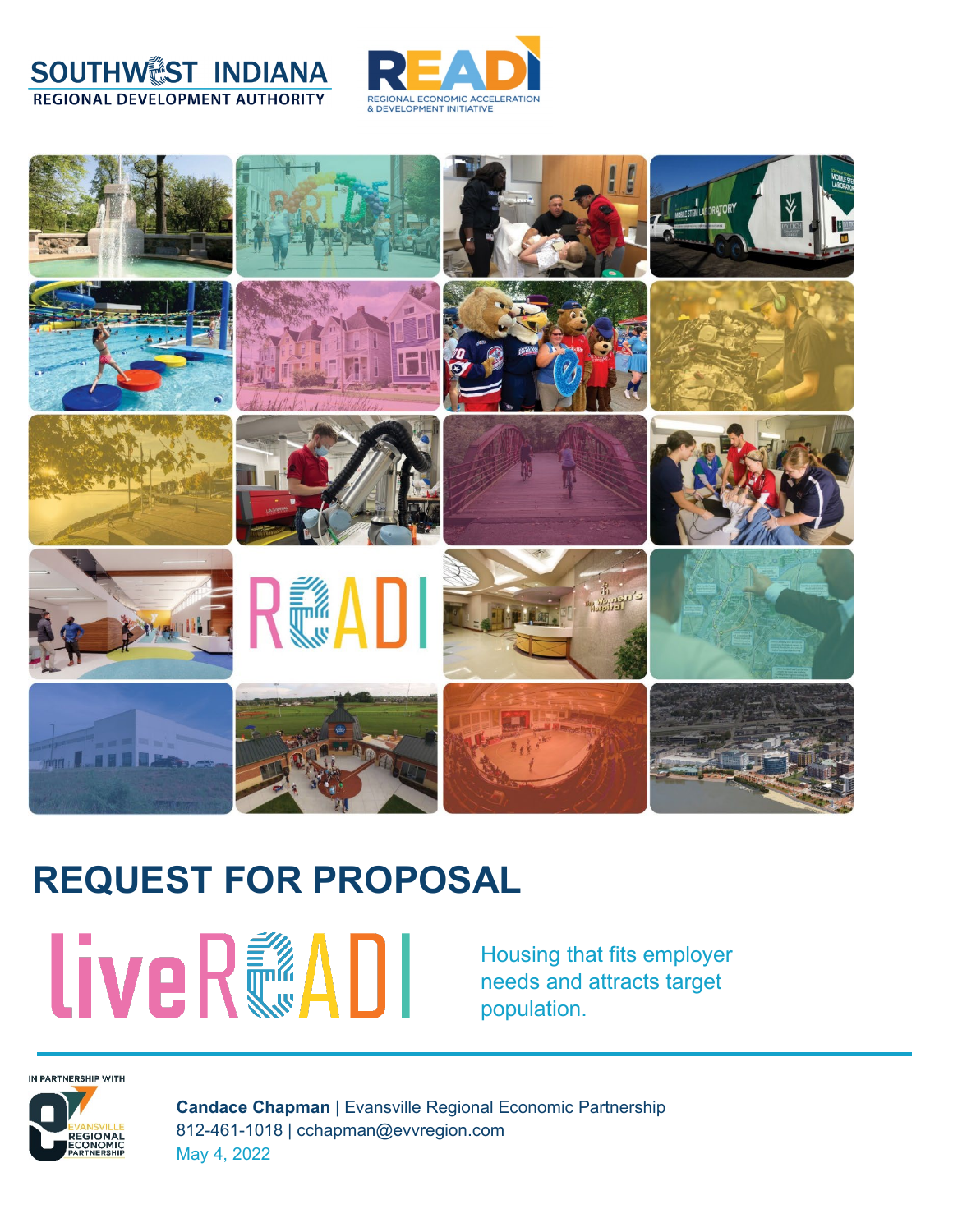

#### **Background:**

In May of 2021 Governor Eric J. Holcomb announced the Regional Economic Acceleration and Development Initiative (READI) program, a \$500 million initiative geared toward accelerating Indiana's population growth by supporting regional economic development strategies focused on making Indiana cities and towns a magnet for talent. To achieve this goal regions will invest into financial partnerships throughout the regions on quality of life, place and opportunity projects. In December 2021 a formal recommendation was made for the distribution of \$500 million in READI funds to regions throughout the state of Indiana, with \$50 million allocated to the Evansville Region. The Evansville Regional Economic Partnership (E-REP) and Southwest Indiana Regional Development Authority (RDA) submitted the Evansville Region's READI plan and are now in the process of awarding funding to projects or programs aligned with the goals of the READI plan.

### **A. Objective & Offering**

At its core, the READI plan is focused on population growth and highlights near-term opportunities to be enabled by READI funding and long-term projects to support the region in fully achieving its vision. Housing that fits employer's needs and attracts and retains the target population outlined in the regional strategy is a critical component of the plan. To grow population, the Evansville Region needs the right housing mix to give residents options when choosing where and how to live. More information about the Evansville Region's development plan (RDP) can be found [here.](https://evansvilleregion.com/wp-content/uploads/2022/02/READI-Regional-Development-Plan-1.pdf)

The Evansville Region prioritizes increasing diverse housing choices at different price points in locations that support employer-employee needs and preferences. The COVID-19 pandemic has further exacerbated the need for housing that is both appealing and affordable as more people have experienced disruptions to employment and working from home. Additionally, there is a growing demand for walkable environments, new kinds of housing, and quality amenities. The region is aligning these preferences with employment opportunities in rural, suburban, and urban environments. With these incentives, the aim is to increase the supply of housing near downtowns and/or major employers, target the housing mix to reflect the jobs mix, and create attractive housing opportunities that aid employers in their hiring needs.

The Southwest Indiana RDA is offering READI incentives (up to \$5 million per project, not to exceed \$15 million for the LiveREADI category) for the development of housing located near major regional employers. A proposal may be submitted by development firms, individuals, or other interested parties. The RDA will encourage proposals that will enhance and support employers with new, attractive housing that will drive population growth, offer lifestyle amenities to residents, and be affordable to the employees of nearby employers and therefore prioritizes projects that are affordable to people making 80-120% of our Area's Median Income (AMI). It is also important to enhance the livability and vibrancy of our regional downtowns by supporting quality of place, walkability, and amenities for residents. Proposed projects may be located in Vanderburgh, Warrick, Gibson, or Posey counties. READI funds will be utilized to support projects via direct grant into the overall development or by funding components of the development. Examples of development components could include infrastructure, water & sewer expansion, preparation of site, or associated hard costs such as materials.

Funds for the offering being provided are sourced from the State of Indiana's allocation of American Rescue Plan Act ("ARPA") dollars. In accordance with these dollars, a portion of each awarded project will be subject to compliance and reporting requirements. See section D. Terms and Conditions for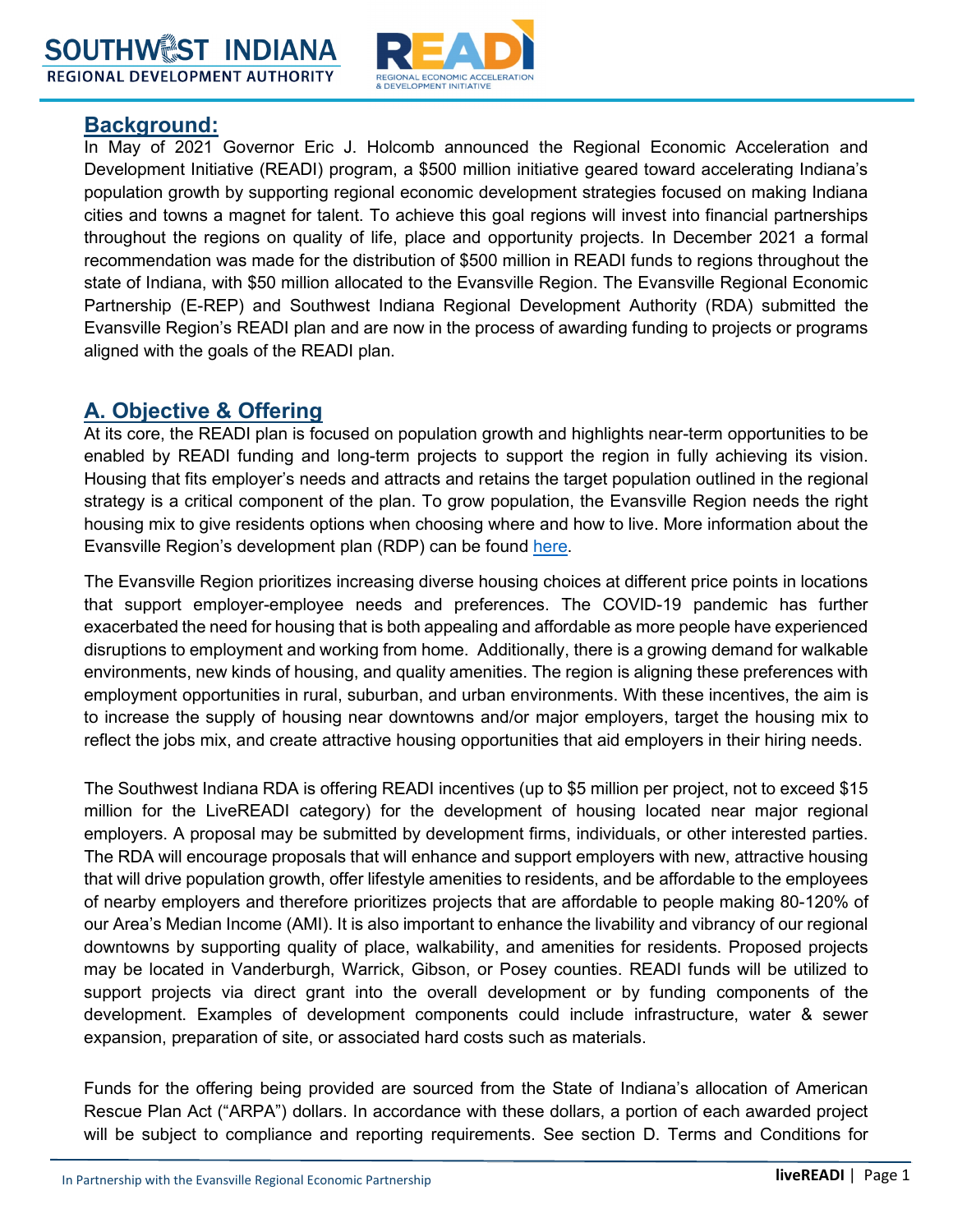

additional information.

The RDA anticipates each project investment to be between \$20-30 million. A proposed development should be, at minimum, three stories high in order to achieve high densities and amenities. The RFP should highlight the proposed uniqueness of the development that can help bridge the gap in creating a sense of place in the city and region. In addition, the creation of amenities and utilization of connections to the area around the development are highly encouraged. These types of developments can stimulate revitalization by encouraging redevelopment activity downtown, and urban and suburban infill locations. The RDA believes the selected projects will become the standard for the design of new urban environments. Any planned energy efficient attributes to the project should also be noted.

## **B. General Process**

Following a review of each submission and its selection criteria score, high scoring project proposers will be invited to be interviewed. Based on the detailed proposals received and the interview process, a proposal will be selected and an incentive from the READI award will be tentatively allocated to the project. E-REP will then present the project to the IEDC to confirm the appropriate process to fund the project and comply with ARPA requirements. The IEDC could require more information at that time and will make a determination whether or not to allow the RDA to move forward with the recommended award. A development agreement will be negotiated and executed as the instrument to define the roles and responsibilities of the selected developer and the RDA. All awarded projects will need to go through a procurement process through the Federal grant administration online tool.



## **C. Selection Criteria**

A selection committee will screen and score the submissions. The proposals will be evaluated on the following categories and scoring system (50 Points Total):

1. 12 points = Building Concept – Proposals should convey the concept look, layout, and use of the building from an architectural and functional standpoint. Architectural renderings, site plans, and floor plans of the concept are encouraged, if applicable. The creation of amenities, the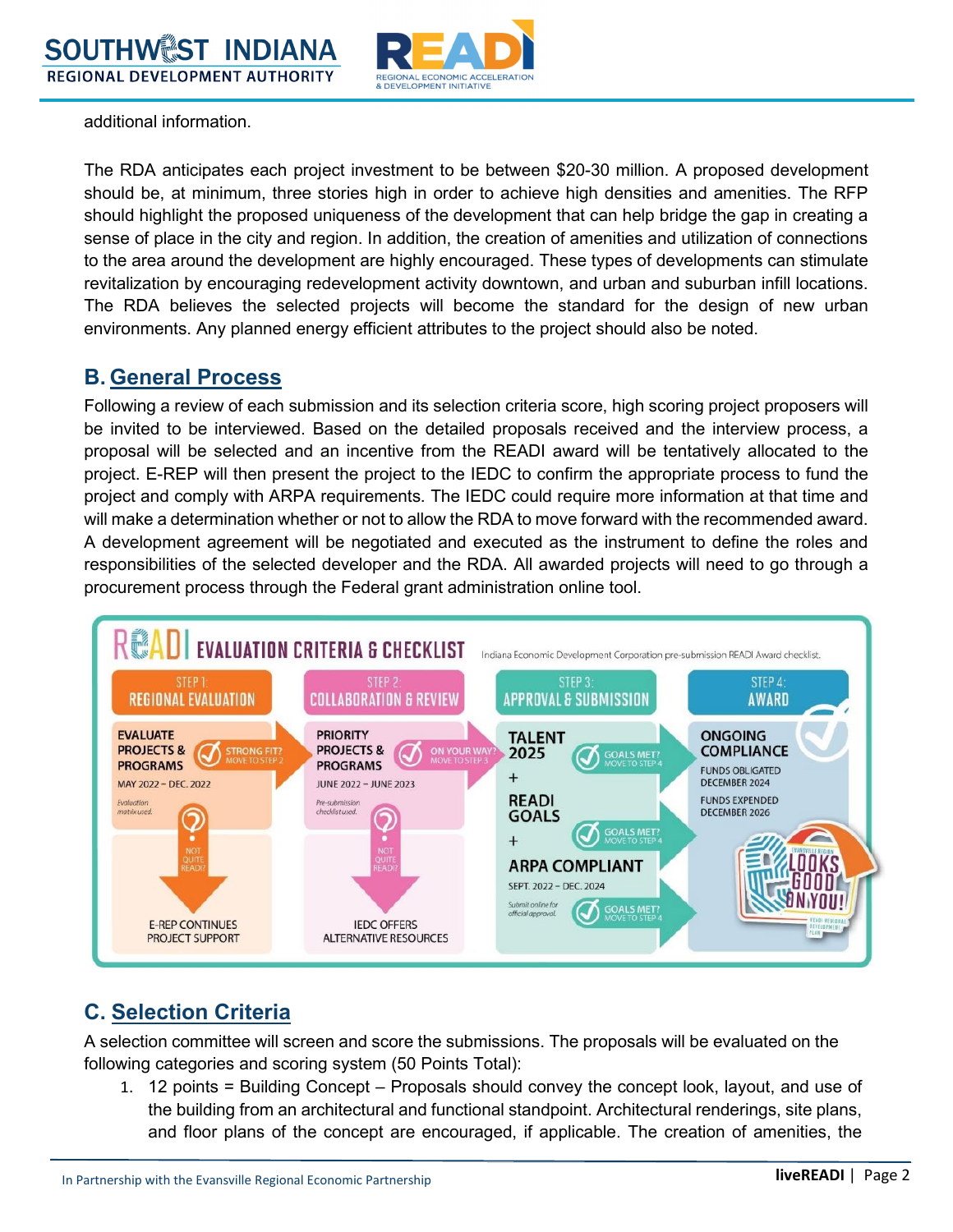

utilization of a multi-story structure, and mixed-use concepts are encouraged to be considered by developers in the proposals. Preference will be given for projects demonstrating the use of high-quality design and materials in a manner that encourage connection to the surrounding area/neighborhood, proximity to major employers, quality of the apartment units, and how well the overall property integrates into the fabric of the surrounding area. Infill projects or those directly connected to an adjacent city/town will score higher than other types of outlying development. Consideration will be given to projects which demonstrate thought given to energy conservation and "green" building products and/or techniques.

- 2. 10 points = Developer Experience Developer's qualifications, team, and their relative experience, history, and strong operating history.
- 3. 10 points = Financial Capacity Include information on the capital stack of the project that shows no more than 20% coming from a READI award with a 1:1 local match. At least 60% of the capital for the project should come from private investment dollar amounts in the development. To demonstrate financial capacity, a Letter of Interest from your preferred banking institution confirming they have seen your plans and are generally supportive of the project earns a point.
- 4. 7 points = Employer Need because housing is needed that fits regional employer needs, points will be awarded for projects whose rents target a range that is affordable to those making between 80-120% of the county's area median income (AMI). Consideration will also be given to the number of units the development will bring to the market and relevant market study data. A letter(s) of support from a Local Economic Development Organization or major employer earns a point.
- 5. 5 points = Roadblocks Addressed projects that have already identified roadblocks and addressed or overcome barriers will earn additional points. If public infrastructure needs to be expanded or extended to complete your project, please include relative information and costs, if applicable. Developers should work with a General Contractor or Construction Manager to get realistic financial cost estimates.
- 6. 5 points = Completeness, Professionalism, and Creativity of Proposal proposals which supply all necessary criteria, desired materials, required information and are submitted in a neat, error free and compelling fashion will score higher.
- 7. 1 point = ARPA Acknowledgement Developer is able to comply with necessary reporting and compliance requirements. If applicable, demonstrates proven history with utilizing federal funds. Procurement is not needed at this RFP stage, but successful responders will be required to enter project information into the grant management tool and have ongoing reporting requirements.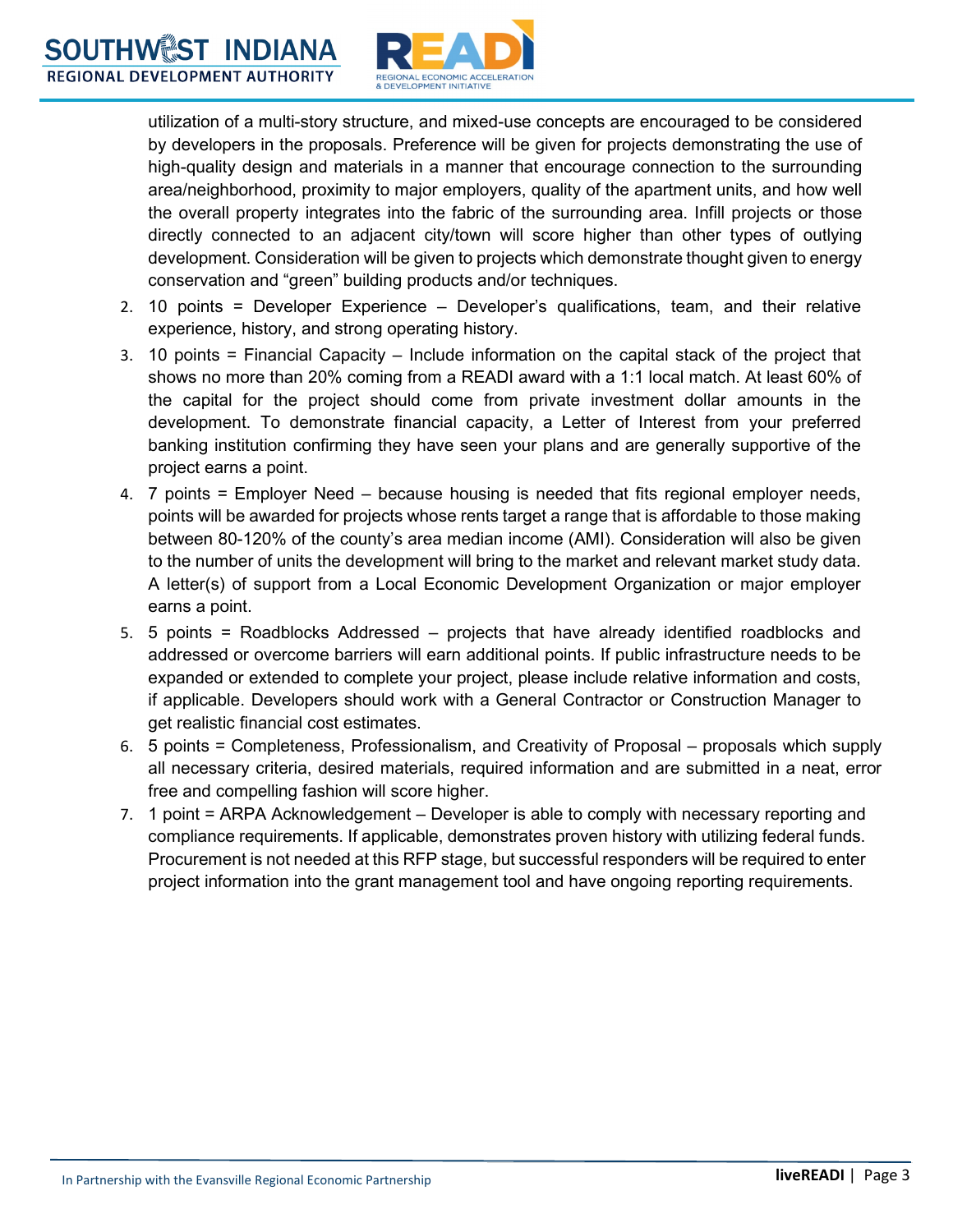

## **D. Terms and Conditions**

- 1. The RDA reserves the right to reject any or all proposals, or to make no award. The RDA further reserves the right to excuse technical defects in a proposal when, in its sole discretion, it is beneficial to the overall goal of the READI plan.
- 2. The RDA may require the proposer to retain a minimum 5-year ownership of the property.
- 3. Failure to execute the proposed project within the timeframe stated in the development agreement may result in revocation of the incentive.
- 4. Recipients are responsible for ensuring that any procurement using SLFRF funds, or payments under procurement contracts using such funds are consistent with the procurement standards set forth in the Uniform Guidance at 2 CFR 200.317 through 2 CFR 200.327, as applicable. The Uniform Guidance establishes in 2 CFR 200.319 that all procurement transactions for property or services must be conducted in a manner providing full and open competition, consistent with standards outlined in 2 CFR 200.320, which allows for non-competitive procurements only in circumstances where at least one of the conditions below is true: the item is below the micro purchase threshold; the item is only available from a single source; the public exigency or emergency will not permit a delay from publicizing a competitive solicitation; or after solicitation of a number of sources, competition is determined inadequate. Recipients must have and use documented procurement procedures that are consistent with the standards outlined in 2 CFR 200.317 through 2 CFR 200.320. The Uniform Guidance requires an infrastructure for competitive bidding and contractor oversight, including maintaining written standards of conduct and prohibitions on dealing with suspended or debarred parties. Your organization must ensure adherence to all applicable local, State, and federal procurement laws and regulations. For additional information on Uniform Guidance Requirements not applicable to these funds, please see [Sam.gov - Assistance Listings](https://sam.gov/fal/873d18612d254b19b9a535ec6901b5a1/view)  [Coronavirus State and Local Fiscal Recovery Funds.](https://sam.gov/fal/873d18612d254b19b9a535ec6901b5a1/view)
- 5. Awardees are required to provide additional reporting that includes output, outcomes and additional metrics associated with the READI program.
- 6. Further terms will be negotiated and defined in the development stage of this process.

#### **E. Submission Requirements & Additional Information**

Proposals will be accepted by the Southwest Indiana Regional Development Authority c/o Evansville Regional Economic Partnership, via an online intake portal on an ongoing basis beginning on May 18, 2022. Proposals will be scored in accordance with the above system. High-scoring projects will be awarded funds on a rolling basis until all designated funds have been allocated.

It is important that potential respondents have the information they need to submit their best quality proposal; therefore, an informational presentation will be hosted on **Wednesday, May 18, 2022 (see evansvilleregion.com/readi-program for link to register.)** This presentation will also be shared on the E-REP website. Discussions may be conducted with parties responding to the RFP for purpose of clarification to assure full understanding of and responsiveness to the solicitation requirements.

At minimum, the following must be submitted with your proposal:

- 1. Completed Appendix A and B
- 2. Project Letter letter should outline several aspects of the project including:
	- Proposed Use detail the size and end-use of the new structure(s) and consider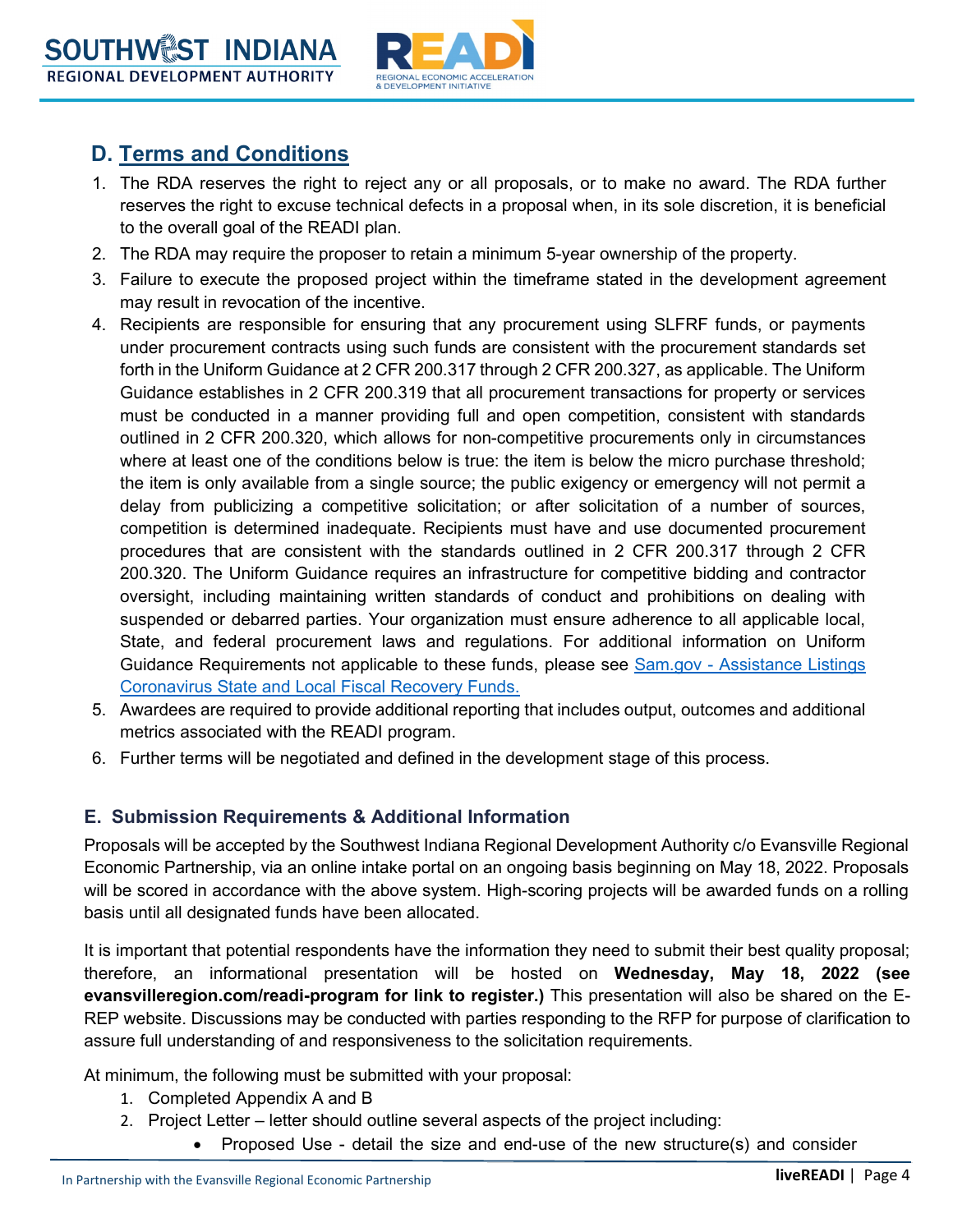

including relevant market analysis or general feasibility and sustainability of the new development through renderings, site plans, precedent images, in addition to a narrative form. Linkage to the READI Regional Development Plan should be referenced. Please refer to the Selection Criteria (Section E) for items to include in this portion of the proposal. Address as many criteria as possible.

- Development Team describe composition of the development team, each member's relevant experience, and the key personnel involved. Clearly identify role(s) as principal, general partner, project manager, or other.
- ARPA Please acknowledge in a separate paragraph within the cover letter that you have reviewed the Indiana Economic Development Corporation (IEDC) – READI Project Pre-Submission Checklist and are willing and able to comply with the requirements therein, with the guidance of E-REP and the IEDC, for a component of the proposed project, if successfully awarded READI funding. The "Indiana Economic Development Corporation (IEDC) – READI Project Pre-Submission Checklist" which can be found [at this link.](https://www.evansvilleregion.com/readi/readi-project-pre-submission-checklist/)
- 3. Financial Information Proposed financials of the development including capital stack expectations and itemized list of project costs. (See Appendix B.) An additional point will be awarded for including a letter of interest from your preferred banking institution.
- 4. Relevant Experience Provide at least three (3) examples of development projects completed within the last six years which are most relevant to this project. Name, address, and website of these projects and any visual documentation are welcome.
- 5. Letter of Support a letter from a local economic development professional and/or major employer who have seen the details of your project and believe it meets the stated goals.
- 6. Renderings Site plans and renderings of proposed project (optional but highly recommended).

#### **Submission must be submitted through the website at: [evansvilleregion.com/readi-program](file://FS01/Marketing_Share/2022/READI/evansvilleregion.com/readi-program)**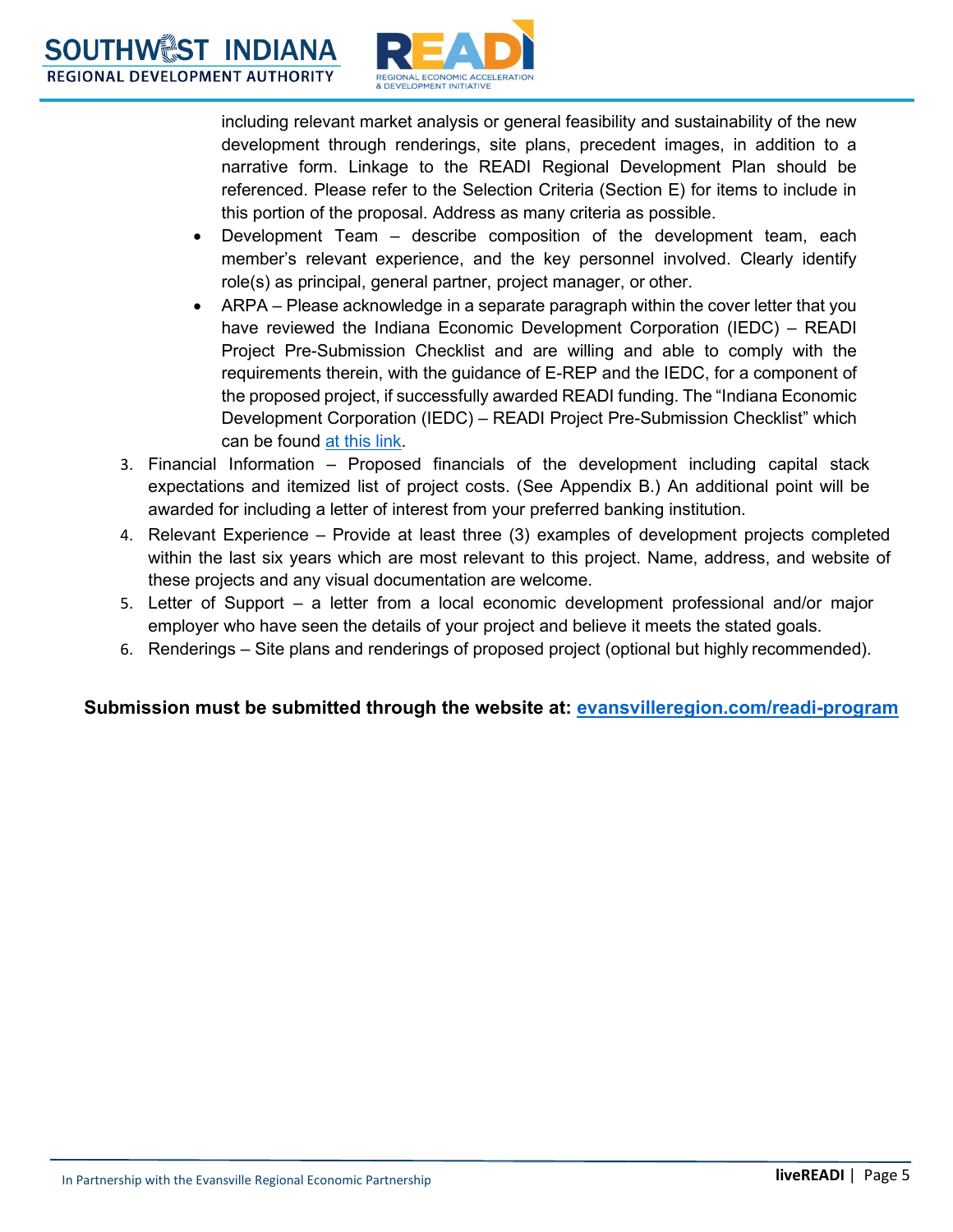

#### **Appendix A**

#### **Project Information**

| Lead Applicant Name:                    |                                                                                           |
|-----------------------------------------|-------------------------------------------------------------------------------------------|
| Applicant - Email:                      |                                                                                           |
| Applicant - Phone:                      | <u> 1989 - Andrea Stadt Britain, amerikansk politiker (d. 1989)</u>                       |
| Organization:                           |                                                                                           |
| Project Name:                           |                                                                                           |
| Project Address:                        | the control of the control of the control of the control of the control of the control of |
| <b>Project Description:</b>             |                                                                                           |
| <b>Project Estimated Start Date:</b>    |                                                                                           |
| <b>Estimated Milestones:</b>            |                                                                                           |
| <b>Existing or Expected Roadblocks:</b> |                                                                                           |
| <b>Project Estimated End Date:</b>      |                                                                                           |
| Project Gap/Financial Need:             |                                                                                           |
| Key Performance Outputs:                |                                                                                           |
| Key Performance Outcomes:               |                                                                                           |

Outputs (or "How much did we do?") represent the amount of a service provided or produced by the project.

- Number of people enrolled in a job training program
- Number of new affordable housing units built
- Number of business retention and expansion visits
- Number of housing counseling clients
- Number of miles of trails built
- Number of early learning slots

Outcomes (or "Is anyone better off?") represent the ultimate purpose or goal of the project. Outcomes are changes in conditions, circumstances, behaviors, skills, etc. that result from the project.

- Number of new permanent jobs created
- Number of business start-ups that survive 1 year % of tutoring program participants who advance 1  $\bullet$

Number of visitors

or more grades in reading · Sales tax revenue

- Commercial vacancy rate
- In Partnership with the Evansville Regional Economic Partnership **No. 2018** 2019 11:00 **Inversion Community** Page 6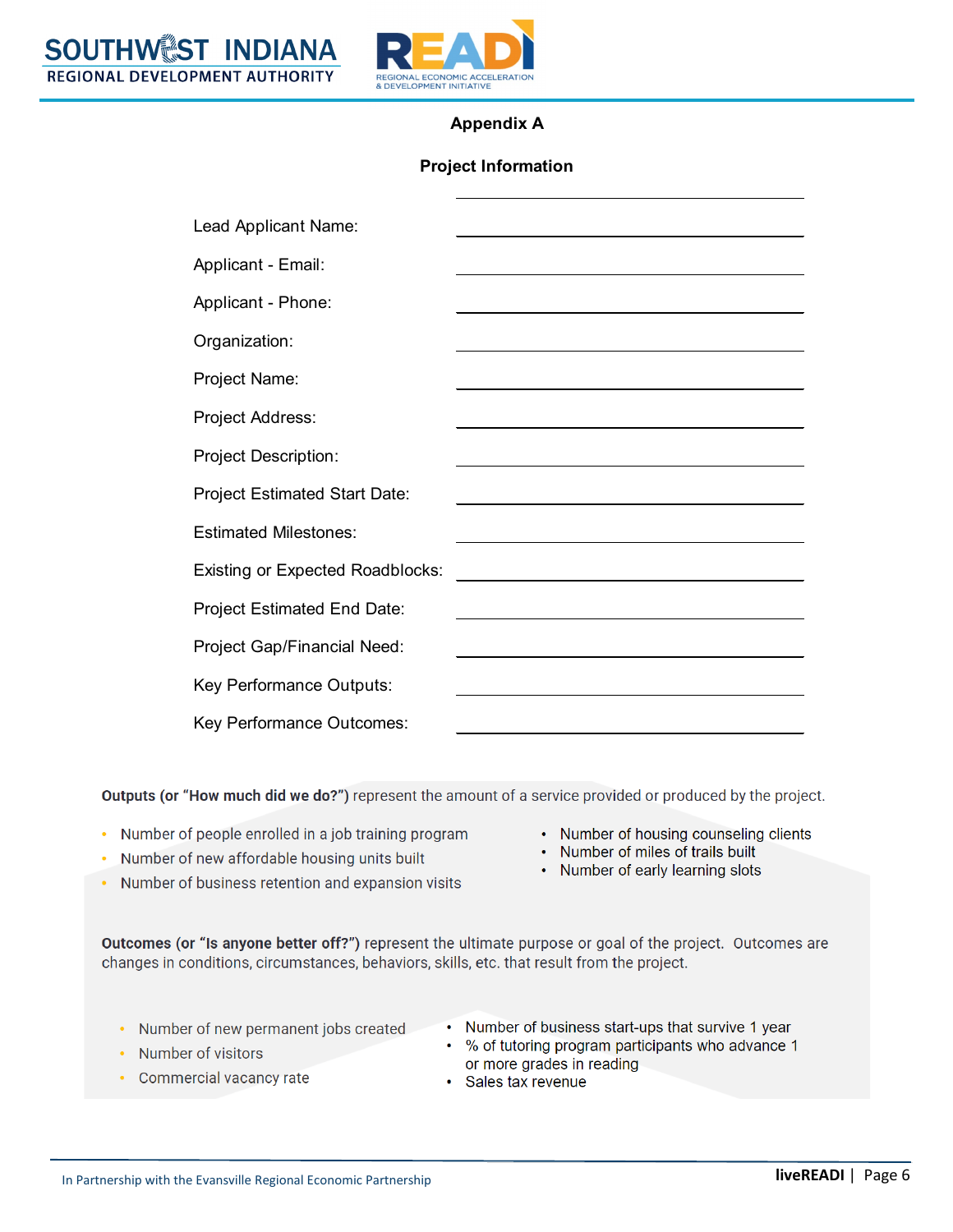



## **Construction Budget Template**

|                | Source                     |   | <b>Amount</b> | <b>Status</b> |
|----------------|----------------------------|---|---------------|---------------|
|                | Public - Local             |   |               | Requested/    |
|                | Private - Debt             |   |               | Confirmed     |
|                | Private - Equity           |   | -             |               |
| <b>Summary</b> | <b>Private - Other</b>     |   |               |               |
|                | Add'l Federal              |   |               |               |
|                | Add'l State                |   |               |               |
|                | Project Need/READI (<=20%) | S |               |               |
|                | Total                      |   |               |               |

|                      | <b>Activity</b><br>Site Acqusition (if after 3/4/21) | \$       | <b>Amount</b> |
|----------------------|------------------------------------------------------|----------|---------------|
|                      | Lot Development Cost                                 | \$       |               |
|                      | Site Excavation/Foundation                           | \$       |               |
|                      | Plumbing/Water System                                | \$       |               |
|                      | Concrete                                             | \$       |               |
|                      |                                                      | \$       |               |
|                      | Roadway/Paving<br>Stabilization                      | \$       |               |
|                      |                                                      | \$       |               |
|                      | Construction Inspection<br>Telecom/Broadband         |          |               |
| <b>Construction</b>  |                                                      | \$       |               |
|                      | Electrical                                           | \$       |               |
|                      | Framing                                              | \$       |               |
|                      | Fire Suppression                                     | \$       |               |
|                      | <b>HVAC</b>                                          | \$       |               |
|                      | Exterior (masonry, siding, etc.)                     | \$<br>\$ |               |
|                      | FF&E                                                 |          |               |
|                      | Amenities                                            | \$       |               |
|                      | Gen. Con./Const. Mgmt. Fee                           | \$       |               |
|                      | Other:                                               | \$       |               |
| <b>Design</b>        | Engineering & Design                                 | \$       |               |
|                      | Topographic Survey                                   | \$       |               |
|                      | Floodway LOMA                                        | \$       |               |
|                      | Geotechnical Testing                                 | \$       |               |
|                      | Bidding/Const. Admin.                                | \$       |               |
|                      | <b>Environmental Review</b>                          | \$       |               |
| <b>Miscellaneous</b> | Other                                                | \$       |               |
|                      | Other                                                | \$       |               |
|                      | Other                                                | \$       |               |
|                      | Other                                                | \$       |               |
|                      | Other                                                | \$       |               |
|                      | Total                                                | \$       |               |

#### **Other Numeric Information**

|                 | # Unitsl | \$ Rent Target |
|-----------------|----------|----------------|
| <b>Studios</b>  |          |                |
| 1 Bedroom Units |          | S              |
| 2 Bedroom Units |          | э<br>-         |
| 3 Bedroom Units |          |                |